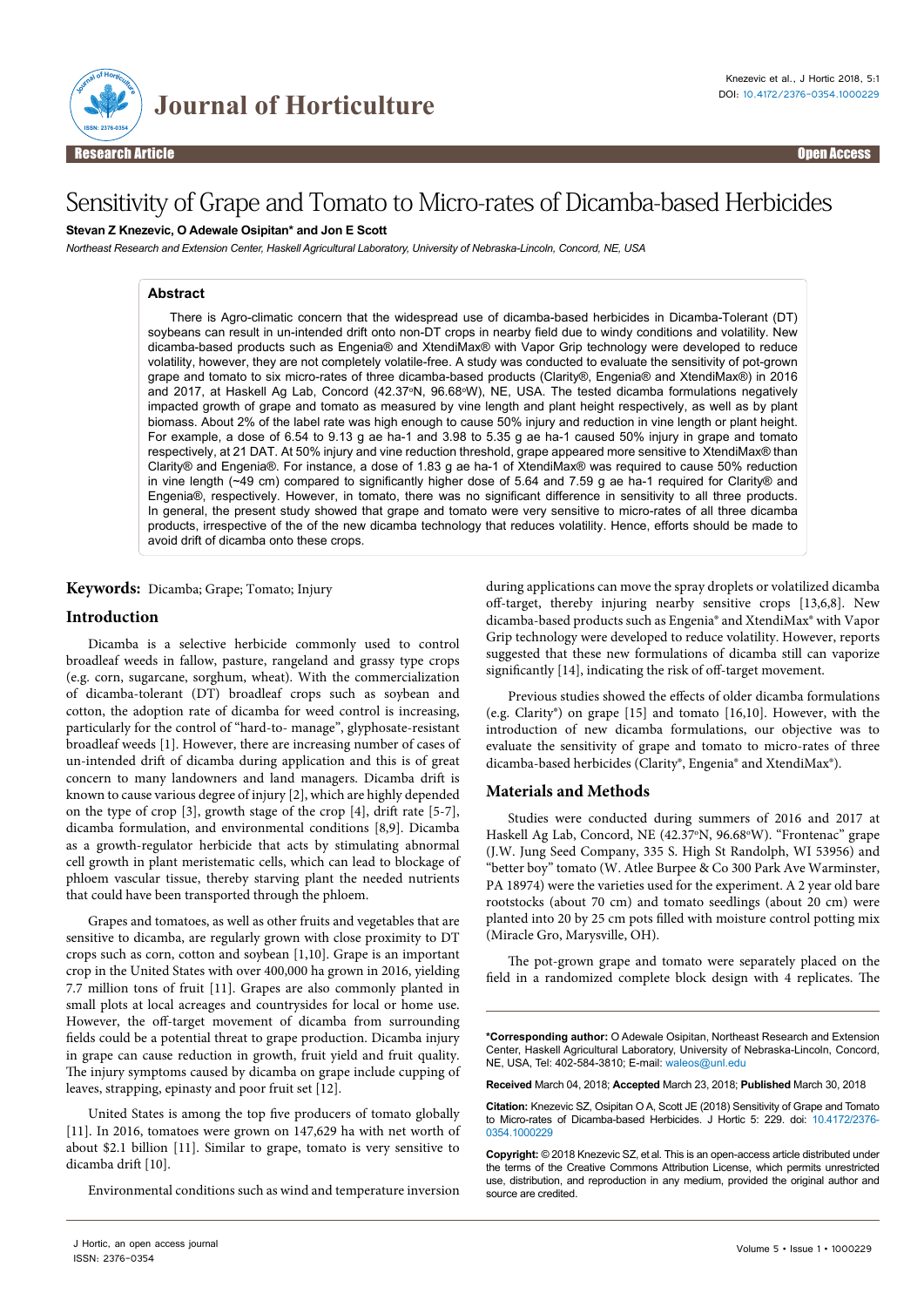treatment combinations were 3 dicamba-based products, 6 micro-rates (0; 1/10; 1/50; 1/100; 1/500; 1/1000 of the label rate [560 g ae ha-1]) of each product, and 2 application timings in respect to crop height or vine length. Tomato heights at time of application were 25 and 45 cm, while vine lengths were 75 and 115 cm. To help reader visualize the amount of product on a per acre  $(0.4 \text{ ha})$  basis, the  $1/10^{\text{th}}$  of the label rate is equivalent of a 3 tablespoons and  $1/100<sup>th</sup>$  is a 1 teaspoon applied over a size of football field (1 acre; 0.4 ha). There were total of 20 plants for each treatment combination; 5 plants  $\times$  4 replicates. The 3 dicambabased products were Clarity® (dicamba diglycolamine salt, 480 g l<sup>-1</sup>), Engenia® (dicamba N,N- Bis-(3-aminopropyl)methylamine salt, 600 g  $\rm l$ <sup>-1</sup>) and XtendiMax® (dicamba diglycolamine salt, 350 g  $\rm l$ <sup>-1</sup>).

Herbicide applications were made using a  $CO_2$ -pressurized backpack boom sprayer calibrated to deliver 140 L ha<sup>-1</sup> at 276 kPa through four 11004-VP flat spray nozzle tips (Turbo TeeJet Induction, Spraying systems Co., P.O. Box 7900, Wheaton, IL 60187). Wind speed at the time of application was below 4 km  $h^{-1}$  in both years. Air temperatures at time of herbicide application were 27 and 35 C in 2016 and 2017, respectively.

Visually rated injuries on the scale of 0 (no injury) to 100 (dead plant) were collected at 7, 14, 21 and 28 days after treatment (DAT). The injury symptoms included chlorosis, cupping of leaves, epinasty, stunting, and necrosis, depending on the crop and product rate. Maximum accumulated vine length of grape, plant height of tomato from plant base, and plant biomass were collected at 14 and 28 DAT.

Data for 2016 and 2017 were combined as there was no significant interaction between year and treatment. A four-parameter log-logistic regression model was used to analyze the relationship between dicamba micro-rates, and visual injury, vine length, plant height or biomass [17]. The regression analyses helped estimate the dicamba micro-rates (ED values) causing a range of injury levels (e.g. 10, 20 and 50% threshold) or growth reduction [18]. Regression analyses were conducted using R version 3.4.1 (R Core Team, 2017).

# **Results and Discussion**

## **Sensitivity of grape to micro-rates of dicamba-based herbicides**

All three products caused various degrees of injury and reduction in vine length as influenced by the micro-rate and application time.

**Visual ratings:** The observed dicamba injury symptoms in the grape plants were epinasty (downward bending and twisting of leaves and stem), cupping of leaves, and chlorosis (Figure 1). Injury caused by the dicamba herbicides increased with increase in micro-rate from  $1/1000$  to  $1/10$  of the label rate (560 g ae ha<sup>-1</sup>) (Figure 2). A dose range of 0.95 to 1.07 g ae ha<sup>-1</sup> and 6.54 to 9.13 g ae ha<sup>-1</sup> caused 10% and 50% injury respectively, at 21 DAT, depending on the dicamba product (Table 1). For example, a dose of 6.54 g ae ha-1 of XtendiMax® compared

to higher dose of Clarity® (9.13 g ae ha<sup>-1</sup>) and Engenia® (8.34 g ae ha<sup>-1</sup>) was required to cause 50% injury. However, the range of dose was not significantly different among products for 10% injury. The dicamba rates that caused 10% injury to the grape plant were equivalent to 1/622- 1/523 of the label rate. While those rates that caused 50% injury was equivalent to 1/86-1/61 of the label rate, which was equivalent to 1 teaspoon amount of the product per acre (Table 1). The injury caused by the micro-rates of dicamba increased gradually with time of observation after treatment, and peaked injury was recorded at 21 and 28 DAT. This was similar to a study by Mohseni-Moghadam et al. [15] in which observed injury in grape increased with time of observation. However, there was a possibility that the grape plant may recover from injury over time [15] depending on the dicamba rates.

Page 2 of 5



Figure 1: Grape injury with 1/10 of label rate (560 g ae ha<sup>-1</sup>) at 21 DAT.



**Figure 2:** Grape injury caused by increasing micro-rates of dicamba products.

| <b>Measurement</b> | <b>Dicamba</b>       | <b>ED10 (SE)</b> | 1/X <sup>a</sup> | ED20 (SE) g ae ha <sup>-1</sup> | 1/X                              | <b>ED50 (SE)</b> | 1/X   |
|--------------------|----------------------|------------------|------------------|---------------------------------|----------------------------------|------------------|-------|
|                    | Clarity®             | 0.95(0.28)       | 1/622            | 2.19(0.45)                      | 1/255                            | 9.13(1.32)       | 1/61  |
| Injury             | Engenia <sup>®</sup> | 1.07(0.46)       | 1/523            | 2.29(1.02)                      | 1/245                            | 8.24 (1.32)      | 1/67  |
|                    | <b>XtendiMax®</b>    | 0.96(0.31)       | 1/583            | 1.98 (0.47)                     | 1/283<br>1/277<br>1/463<br>1/682 | 6.54(0.81)       | 1/86  |
|                    | Clarity®             | 0.93(0.85)       | 1/603            | 2.02(1.30)                      |                                  | 7.59(2.51)       | 1/73  |
| Vine length        | Engenia®             | 0.49(0.21)       | 1/1142           | 1.21(0.53)                      |                                  | 5.64(2.47)       | 1/99  |
|                    | <b>XtendiMax®</b>    | 0.52(0.29)       | 1/1076           | 0.82(0.33)                      |                                  | 1.83 (0.56)      | 1/306 |

 $1/X<sup>a</sup>$  was the diluted fraction of the label rate.

**Table 1:** Dose of Clarity®, Engenia® and XtendiMax® that resulted in 10%, 20% and 50% injury and vine length reduction of grape at 21 DAT.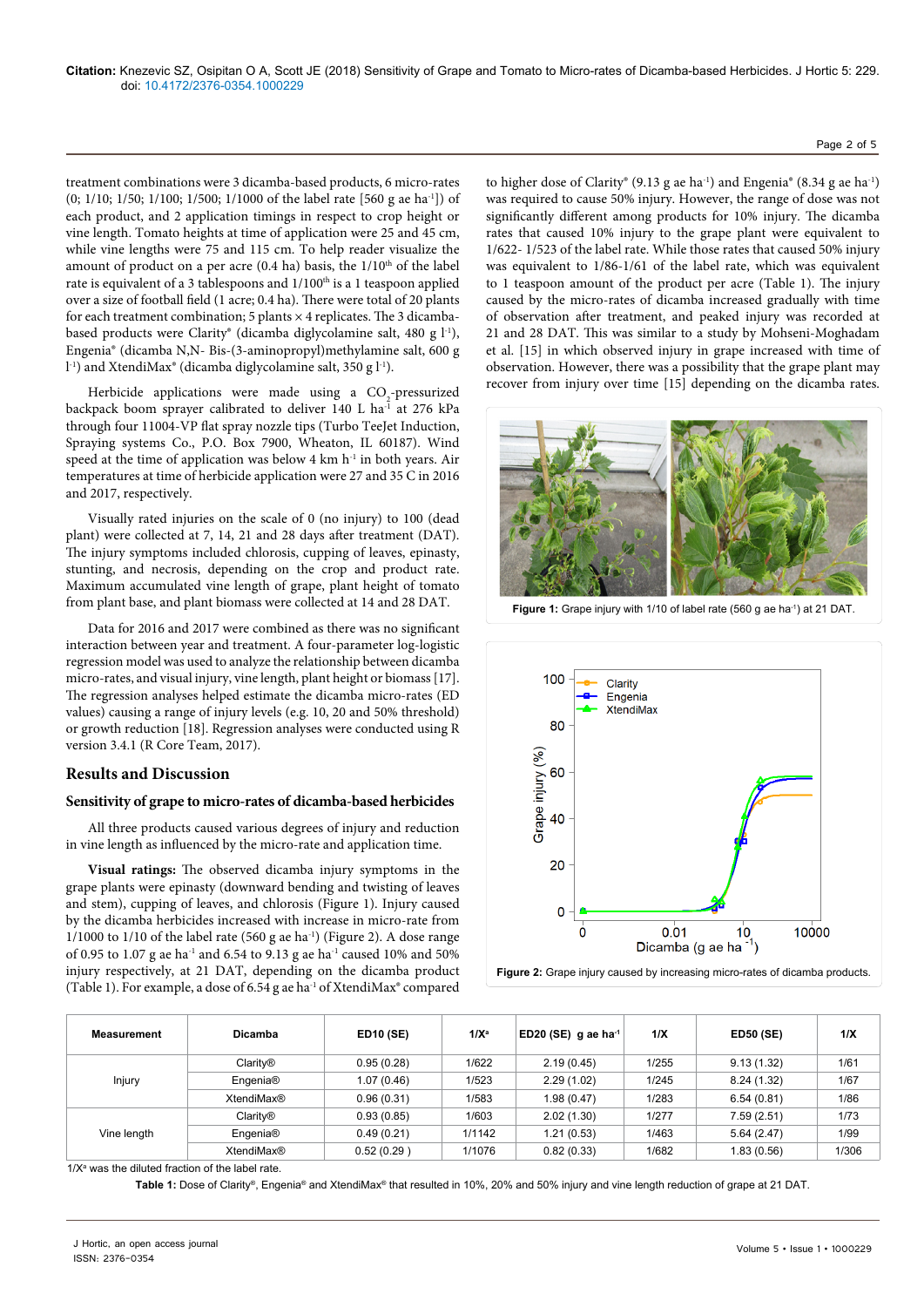The impact of injury caused by dicamba or similar growth-regulator herbicide on grape fruit yield were rarely reported, hence, study should be conducted to evaluate impact of dicamba rates on grape yield.

**Vine length reduction:** Similarly, reduction in vine length caused by the dicamba products at 28 DAT increased with increase in dicamba micro-rates from  $1/1000$  to  $1/10$  of the label rate (560 g ae ha<sup>-1</sup>) (Figure 3). A dose range of 0.49 to 0.93 g ae ha<sup>-1</sup> and 1.83 to 7.59 g ae ha<sup>-1</sup> caused 10% ( $\sim$ 20 cm) and 50% ( $\sim$ 49 cm) reduction in vine length, respectively, at 28 DAT, depending on the dicamba product. A dose of 0.49 g ae ha-1 of Engenia® compared to higher dose of Clarity® (0.93 g ae ha<sup>-1</sup>) and XtendiMax<sup>®</sup> (0.52 g ae ha<sup>-1</sup>) was required to cause 10% reduction in vine length. Similar to our result, Mohseni- Moghadam et al. [15] also reported that a Clarity® dose of 1.9 g ha<sup>-1</sup> caused 25% reduction in grape shoot length averaged across five grape cultivars at 42 DAT. In our study, the differences in vine length reduction among the three products were significant at 50% threshold; in this case, lower dose (1.83 g ae ha<sup>-1</sup>) of XtendiMax<sup>®</sup> compared to significantly higher dose (7.59 g ae ha<sup>-1</sup>) of Clarity® was required to cause 50% reduction in vine length at 28 DAT (Table 1). The dicamba rates that caused 10% reduction in vine length were equivalent to 1/1142-1/603 of the label rate, while those rates that caused 50% reduction in vine length were equivalent to 1/306-1/73 of the label rate, depending on the dicamba product (Table 1). The results indicate that growth of grape vine as measured by accumulated vine length could be impaired by microrates of dicamba, irrespective of the dicamba formulation. Further studies are needed to determine the negative impact of dicamba microrates on fruit yield and quality.

## **Sensitivity of tomato to micro-rates of dicamba-based herbicides**

All three dicamba products equally injured and reduced height of tomato plant, and the level of injury was significantly influenced by dicamba rates and the two application times.

**Visual ratings:** The severity of injury on the tomato plants increased with increase in dicamba micro-rates (Figure 4). The observed injury symptoms in the tomato plants were stunting, chlorosis, callus-like formation on main-stem, epinasty, cupping and curling of leaves, and



ISSN: 2376-0354

necrosis (Figure 5). A dose range of 0.82 to 0.91 g ae ha<sup>-1</sup> caused  $10\%$ injury, at 21 DAT, across all three dicamba products. These rates were equivalent to 1/683-1/615 of the label rate. Equal amount of dose (0.82 g ae ha-1) of Engenia and XtendiMax caused the 10% injury, whereas 0.91 g ae ha<sup>-1</sup> of Clarity<sup>®</sup> was needed to cause the 10% injury (Table 2). At the same time of observation, a dose range of 3.98 to 5.35 g ae ha<sup>-1</sup> caused 50% injury. These rates were equivalent to  $1/141$ -/105 of the label rate. Engenia® dose of 3.98 g ae ha-1 compared to statistically similar dose of Clarity® (5.35 g ae ha<sup>-1</sup>) and XtendiMax® (4.49 g ae ha<sup>-1</sup>) was required to cause 50% injury. Application of 1/10 of the label rate caused up to 80% injury across the three products (Figure 4), which was equivalent to 3 tablespoons of the product per acre.

**Tomato height reduction:** The growth of tomato, measured by plant height, was equally sensitive to micro-rates of all dicamba products. Reduction in tomato height caused by the dicamba products at 28 DAT increased with increase in herbicide micro-rates from 1/1000 to 1/10 of the label rate (Figure 6). A dose range of 0.32 to 1.10 g ae ha<sup>-1</sup> and 5.01 to 9.76 g ae ha<sup>-1</sup> caused 10% (~10 cm) and 50% (~24 cm) reduction in plant height respectively, at 28 DAT, across the three dicamba products (Table 2).

The injury and growth reduction caused by the micro-rates of these dicamba products could result to yield loss in tomato. A study by Kruger et al. [10] showed that 11.5 g ae ha<sup>-1</sup> of dicamba caused 25% reduction in tomato yield when applied at early vegetative stage, and a







**Figure 5:** Tomato injury with 1/10 of label rate (560 g ae ha<sup>-1</sup>) at 21 DAT.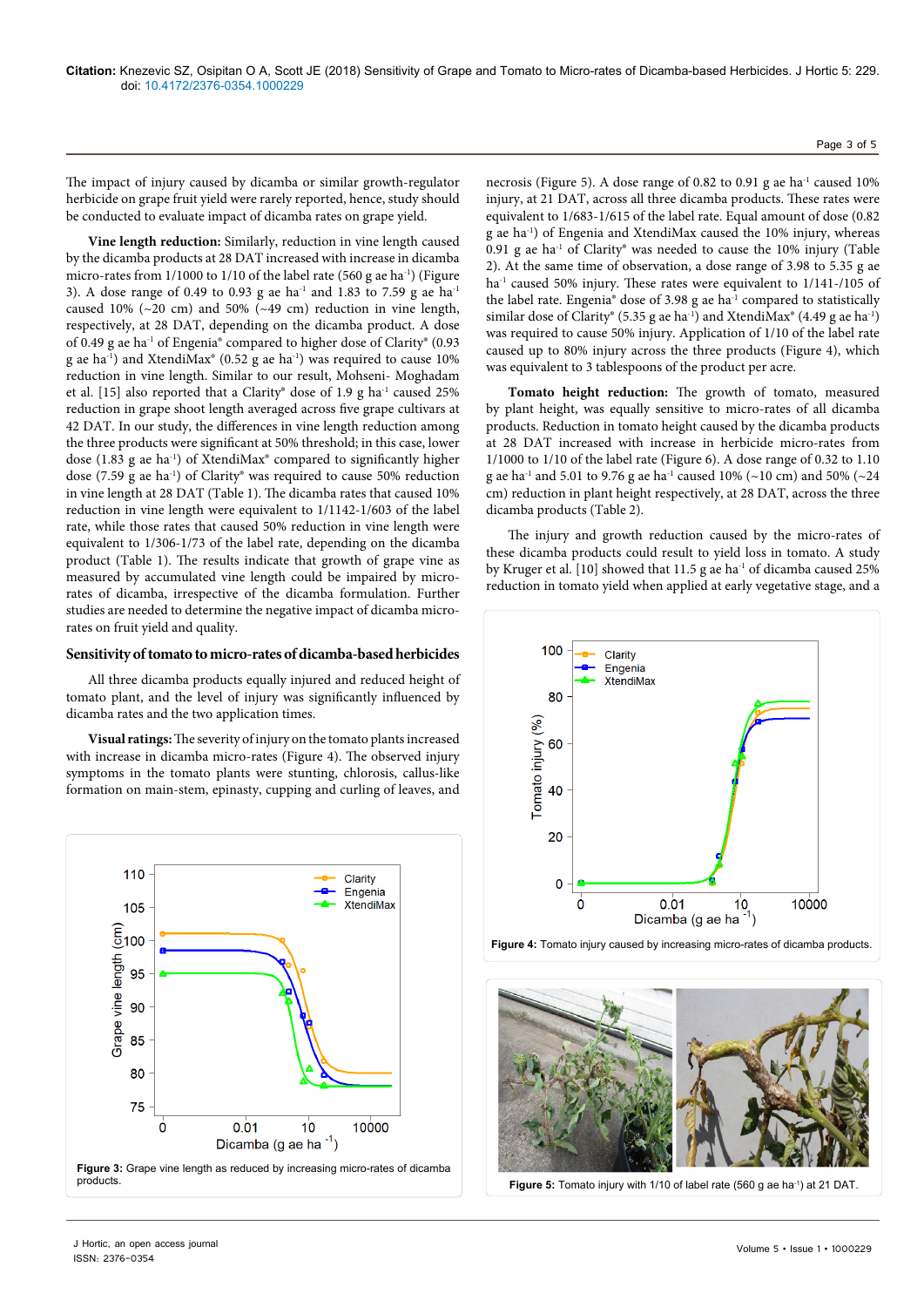Page 4 of 5

| Measurement  | <b>Dicamba</b>         | <b>ED10 (SE)</b> | 1/X <sup>a</sup> | <b>ED20 (SE)</b><br>$q$ ae ha $-1$ | 1/X        | <b>ED50 (SE)</b> | 1/X   |
|--------------|------------------------|------------------|------------------|------------------------------------|------------|------------------|-------|
|              | Clarity <sup>®</sup>   | 0.91(0.32)       | 1/615            | 1.73(0.44)                         | 1/324      | 5.35(0.94)       | 1/105 |
| Injury       | Engenia <sup>®</sup>   | 0.82(0.32)       | 1/683            | 1.45 (0.43)                        | 1/386      | 3.98(0.35)       | 1/141 |
|              | XtendiMax <sup>®</sup> | 0.82(0.29)       | 1/683            | 1/378<br>1.48 (0.39)               | 4.49(0.52) | 1/125            |       |
|              | $Claritv^*$            | 0.42(01.6)       | 1/1333           | 1.34(0.54)                         | 1/418      | 9.76(3.01)       | 1/57  |
| Plant height | Engenia <sup>®</sup>   | 1.10 (1.01)      | 1/509            | 1.92(1.35)                         | 1/292      | 5.01(1.42)       | 1/112 |
|              | XtendiMax <sup>®</sup> | 0.32(0.19)       | 1/1750           | 0.93(0.40)                         | 1/602      | 5.77(1.51)       | 1/97  |

 $1/X<sup>a</sup>$  was the diluted fraction of the label rate

**Table 2:** Dose of Clarity®, Engenia® and XtendiMax® that resulted in 10%, 20% and 50% injury and plant height reduction of Tomato at 28 DAT.

| Crop   | <b>Measure</b> | <b>Stage</b> | <b>ED10 (SE)</b> | ED20 (SE) $-1$ g ae ha | <b>ED50 (SE)</b> |
|--------|----------------|--------------|------------------|------------------------|------------------|
| Grape  | Injury         | 75 cm        | 1.93(0.28)       | 2.03(0.72)             | 9.02(4.21)       |
|        |                | 115 cm       | 7.91 (4.40)      | 21.41 (1.21)           | 60.18 (7.56)     |
|        | <b>Biomass</b> | 75 cm        | 1.00(0.21)       | 2.76(1.01)             | 15.62 (5.73)     |
|        |                | 115 cm       | 0.94(0.41)       | 2.13(0.92)             | 8.51(3.64)       |
| Tomato | Injury         | 25 cm        | 0.92(0.15)       | 1.64(0.17)             | 5.44(2.62)       |
|        |                | 45 cm        | 1.07(0.06)       | 3.15(1.22)             | 20.77 (9.51)     |
|        | <b>Biomass</b> | 25 cm        | 1.39(0.84)       | 8.82(2.32)             | 14.44 (4.17)     |
|        |                | 45 cm        | 0.33(0.19)       | 1.04(0.63)             | 7.53(3.59)       |

**Table 3:** Dose of dicamba that resulted in 10%, 20% and 50% injury and biomass reduction of grape and tomato at 28 DAT for each time of application.

lower amount of dicamba was required to cause the same amount of yield reduction when applied at early bloom stage of tomato. Similarly, Lovelace et al. [19] predicted tomato yield losses of 2, 15 and 50% from 10, 20 and 50% visual injury on tomato, respectively, by a growthregulator herbicide, quinclorac.

## **Influence of dicamba application time on grape and tomato injury**

In general, grape and tomato were both sensitive to low rates of dicamba applied at early and later vegetative stages.

Dicamba application at later growth stage of grape (vine length of 115 cm) resulted in the need for higher dose of 7.91 and 60.18 g ae ha-1 to cause 10 and 50% injury respectively, compared to earlier application (vine length of 75 cm) (Figure 7 and Table 3). However, there was no statistical difference in dicamba dose required to cause 10





to 50% reduction in grape biomass between the two application times.

A significantly higher dicamba dose of 1.07 and 20.77 g ae ha-1 was required to cause 10 and 50% injury, respectively in taller tomato plant (45 cm) compared to earlier application on shorter plants (25 cm). However, tomato biomass appeared more sensitive to dicamba applied on taller plant (45 cm) than when applied on a shorter plant (25 cm). For example, a dose of 0.33 to 7.53 g ae ha<sup>-1</sup> was needed to reduce tomato biomass by 10 to 50% when plant height was 45 cm, whereas a dose of 1.39 to 14.44 g ae ha<sup>-1</sup> was needed for the same biomass reduction when plant height was 25 cm. More injury observed in earlier application was similar to the findings of Kruger et al. [10], in which application of dicamba at early vegetative stage (plant height